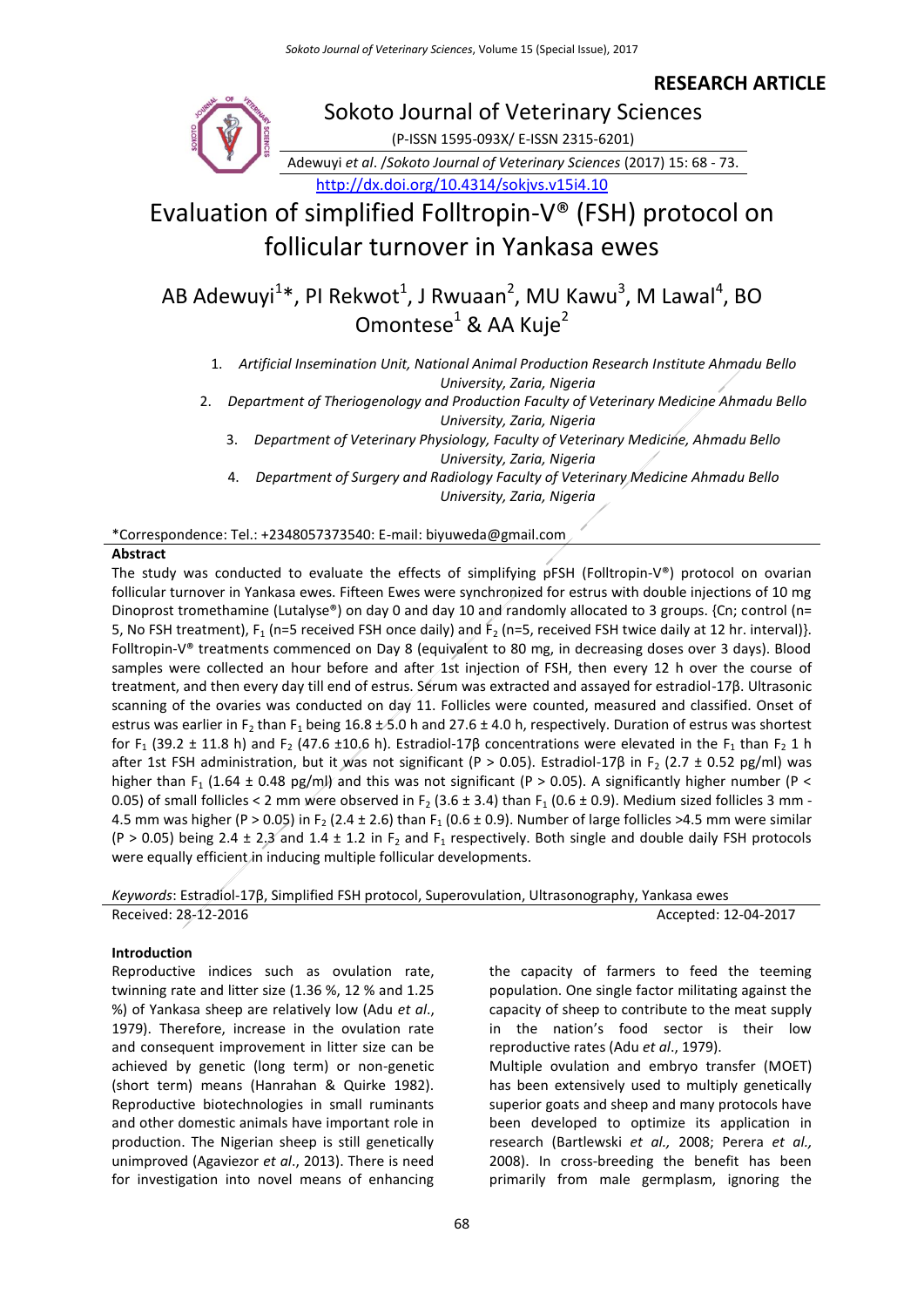potential of the untouched female (Ishwar & Memon, 1996). The successful application of multiple ovulation and embryo-transfer technology largely depends on superovulation for which the essential factor is the treatment with exogenous gonadotropin. FSH is usually administrated in multiple injections twice daily over three to four days, which is more laborious and expensive. Therefore, the superovulation protocols have to be simplified.

#### **Materials and Methods**

This study was conducted at the Experimental Unit of the Small Ruminant Research Program, National Animal Production Research Institute, Shika, (NAPRI) Ahmadu Bello University, Zaria, Kaduna state. Shika is located between latitude  $11^{\circ}$  8' N and longitude  $7^{\circ}$  45' E and is about 650 m above sea level. The average annual maximum and minimum temperatures are  $31.0 \pm 3.2$  °C and 18.0  $\pm$  3.7 °C respectively.

Fifteen (n= 15) cycling Yankasa ewes aged 2 to 4 years and weighing 20 – 32 kg were selected for the experiment. Plastic ear tag was used to identify individual ewes. Ewes with body condition score > 2.5 as described by Mendizabal *et al*. (2011) were used. Estrus detection was done using sexually active aproned rams, immobilization of the ewe by the ram was considered to be a sign of the occurrence of estrus (Baril *et al*., 1993). The ewes were fed with *Digitaria smutsii* (wooly finger grass) hay as basal diet and concentrate rations at 0.7 kg /ewe / day was also provided. Fresh clean water was made available at all times.

#### *Experimental design*

The ewes were randomly assigned to 3 groups consisting of 5 ewes in each group; The first group was the control group (Cn) and were synchronized with double intramuscular injections of 10 mg Prostaglandin F<sub>2</sub> $\alpha$ , Lutalyse<sup>®</sup> (Dinoprost tromethamine, Pfizer Animal Health Inc. USA) at 10 days' interval but did not receive any gonadotropin. The second group (F1, n=5) received double injections of 10 mg Prostaglandin  $F_{2\alpha}$ , Lutalyse® (Dinoprost tromethamine, Pfizer Animal Health Inc. USA) administered intramuscularly at 10 days' interval starting on day 0. The ewes were injected with 36 mg, 24 mg and 20 mg of Follicle Stimulating Hormone (Folltropin®-V, Bioniche Animal Health, Belleville, ON, Canada) administered intramuscularly once daily, on days 8, 9 and 10 respectively. The third group (F2, n=5) received double injections of 10 mg Prostaglandin F2α, Lutalyse® (Dinoprost tromethamine, Pfizer Animal Health Inc. USA) administered intramuscularly at 10 days' interval starting on day 0. The ewes were treated with 18 mg, 12 mg and 10 mg of Follicle stimulating hormone (Folltropin®-

V, Bioniche Animal Health, Belleville, ON, Canada) administered intramuscularly twice daily over three days, commencing on day 8, day 9 and day 10.

#### *Ultrasonography of the ovaries*

Transabdominal ultrasonography was carried out with the ewes restrained in standing position. Fur in the sub-lumbar fossa was neatly clipped on both the left and right sides. Real-time B-mode ultrasound equipment (Medison SV 600 equipped with a 5.0 MHz convex transducer, Corometrics Medical Systems, Wallingford, Connecticut, USA) was used.

Ovarian structures that are approximately round, anechoic and with sharp outline were designated as follicles. Follicles were counted, measured and categorized. Follicles with equatorial diameter < 3 mm were categorized as small, medium sized (3- 4.5 mm), large (>4.6 mm) according to Riesenberg *et al.* (2001) and El-Sherry *et al.* (2011).

#### *Blood collection*

Three milliliters (3 ml) of blood was collected using 21 G 5 ml hypodermic syringe by venepuncture of the jugular vein from each ewe starting on day 8. Blood was collected starting 1 h before and 1 h after commencing gonadotropin treatment, twice daily at 12 h interval on days 8, 9 and 10. Blood was collected daily during estrus and 12 h after end of estrus. Serum was extracted from the blood by centrifugation (3000  $x$  g, 10 min) decanted, labeled appropriately and stored at - 20 $\degree$ C until steroid hormone analysis was conducted.

#### *Hormonal assay*

Concentration of Estradiol-17 $\beta$  (E<sub>2</sub>) was measured in serum using competitive immune-enzymatic colorimetric method for quantitative determination of  $E<sub>2</sub>$  It was based on the principle of a solid phase enzyme-linked immunosorbent assay (ELISA). The ELISA kits were obtained from Monobind ® Inc, USA. The kits were used according to the manufacturer's specifications.

#### *Statistical analysis*

Data about ovarian structures (follicles) were expressed as Mean ± S.D. Intergroup estrus parameters between the groups were compared using Student's T- test. Analysis of variance (ANOVA) and Tukey's post hoc tests were used to determine the main effects of group, day and group by day interaction of estradiol-17β concentration. Graphpad prism version 5.0 for windows (Graph pad Software, San Diego, California, USA) was used for the analyses. P< 0.05 was considered significant.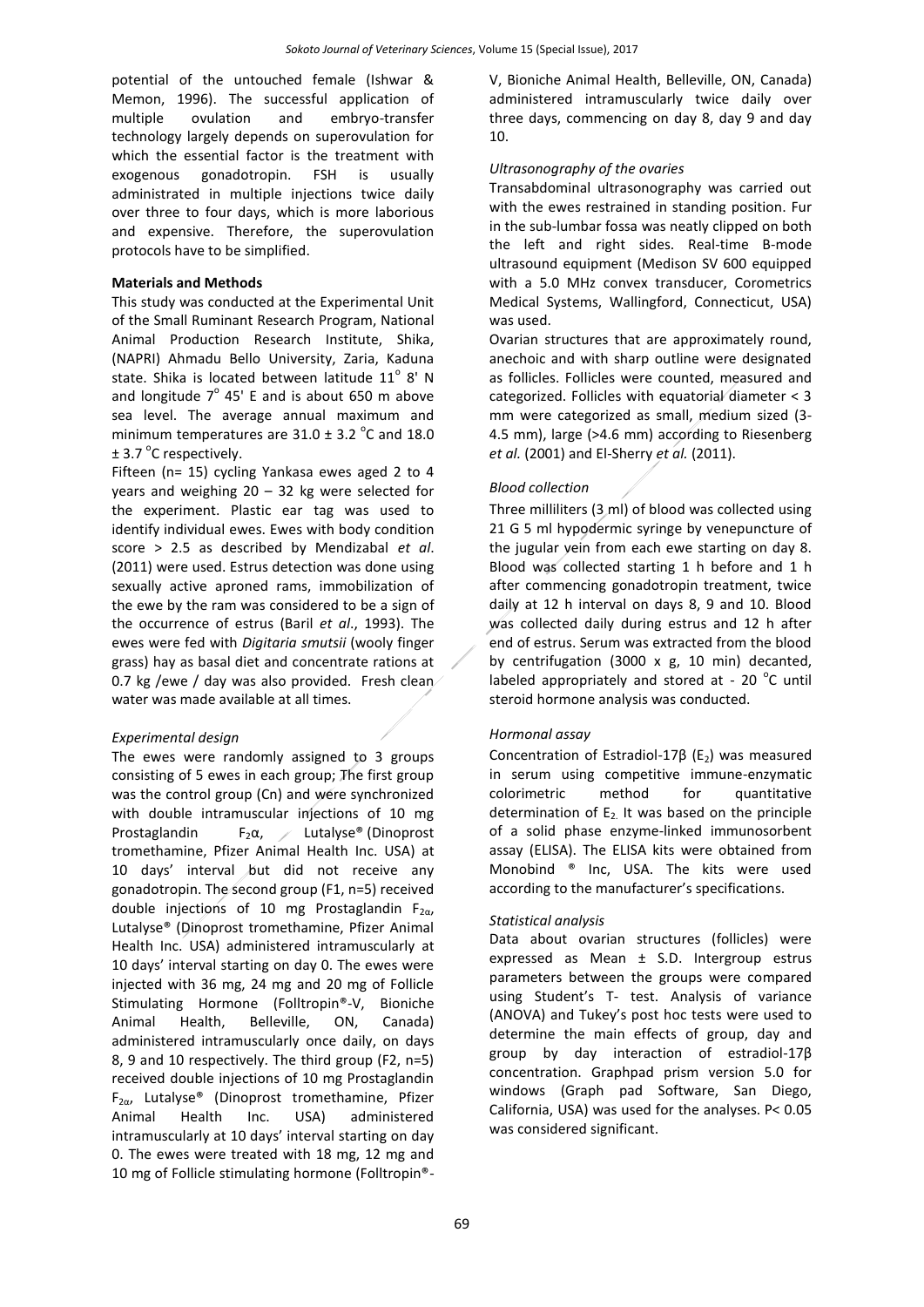**Table 1**: Evaluated parameters of Yankasa ewes not treated and treated with simplified and conventional Folltropin-V ® protocol

| .<br>.                               |                |                 |                 |
|--------------------------------------|----------------|-----------------|-----------------|
| Group                                | Cn             |                 |                 |
| Estrus response rate (%)             | 80             | 100             | 100             |
| Ovarian follicular response rate (%) | -              | 40              | 60              |
| Onset of estrus (h)                  | $24.0 \pm 8.6$ | $27.6 \pm 4.0$  | $16.8 \pm 5.0$  |
| Duration of estrus (h)               | $44.5 \pm 6.8$ | $39.2 \pm 11.8$ | $47.6 \pm 10.6$ |

| Table 2: Number and Category of Follicles from Ovarian Ultrasonogram on Day 11 |          |        |                 |  |
|--------------------------------------------------------------------------------|----------|--------|-----------------|--|
| Group                                                                          | Category | Number | Mean $±$ SD     |  |
| Cn                                                                             | Small    |        |                 |  |
|                                                                                | Medium   |        |                 |  |
|                                                                                | Large    | 5      | $1.25 \pm 0.5$  |  |
| F <sub>2</sub>                                                                 | Small    | 18     | $3.6 \pm 3.4^a$ |  |
|                                                                                | Medium   | 12     | $2.4 \pm 2.6$   |  |
|                                                                                | Large    | 12     | $2.4 \pm 2.3$   |  |
| F <sub>1</sub>                                                                 | Small    | 3      | $0.6 \pm 0.9^b$ |  |
|                                                                                | Medium   | 3      | $0.6 \pm 0.9$   |  |
|                                                                                | Large    |        | $1.4 \pm 1.2$   |  |

values with different superscripts are significant (P< 0.05)



**Plate I**: Ovarian Ultrasonogram of a ewe in Group Cn showing 1 follicle (Arrow) two days after  $PGF_{2\alpha}$ injection

#### **Results**

Overall estrus response rate was 100 % in treated ewes when compared to the control group with 80%. The response to exogenous gonadotropin treatment was 40 % and 60 % in groups  $F_1$  and  $F_2$ ewes respectively. The Mean ± SD time of onset of estrus was 24.0 ± 8.6 hours, 27.6 ± 4.0 hours, 16.8  $\pm$  5.0 hours for Cn, F<sub>1</sub>, and F<sub>2</sub> groups, respectively. Mean  $\pm$  SD duration of estrus was 44.5  $\pm$  6.8 hours, 39.2  $\pm$  11.8 hours and 47.6  $\pm$  10.6 hours for Cn, F<sub>1</sub> and  $F_2$  groups, respectively (Table 1).

Large sized follicles in group Cn ewes was fewest 1.25  $\pm$  0.5 (Plate I). Group F<sub>1</sub> ewes had 0.6  $\pm$  0.9,  $0.6 \pm 0.9$  and  $1.4 \pm 1.2$  follicles as small, medium and large sized follicles respectively. Group  $F_2$ ewes had 3.6± 3.4, 2.4 ± 2.6 and 2.4 ± 2.3 follicles as small, medium and large sized follicles respectively (Plate II). Small sized follicles were



**Plate II:** Ovarian Ultrasonogram of multiple follicles in a Yankasa ewe treated with pFSH, 2 days after  $PGF_{2\alpha}$  injection

more in  $F_2$  (P<0.05) There was no significant difference (P> 0.05) between large sized follicles in groups  $F_1$  and  $F_2$  (Table 2).

Serum concentration of  $E_2$  was consistently elevated in control group Cn during the proestrus sampling period. Nonetheless,  $E_2$  (2.71  $\pm$  0.5 pg/ml) was highest in group  $F_2$  (2.71  $\pm$  0.5 pg/ml) treated animals, 24 hours after treatment commenced.  $E<sub>2</sub>$  concentration began to decline in groups Cn and  $F_1$  at 24 hours. At 48 hours post treatment, mean serum  $E_2$  concentration declined in treated ewes (F<sub>2</sub>: 1.75 ±0.1 pg/ml vs F<sub>1</sub> 1.65 ± 0.4 pg/ml) while it began to increase in group Cn (3.63 ±0.6 pg/ml). At 84 h mark (24 hours after completing treatment and estrus synchronization),  $E<sub>2</sub>$  concentrations had increased again in group  $F<sub>2</sub>$  $(2.3 \pm 0.9 \text{ pg/ml})$  while declining in group Cn (2.88)  $\pm$  0.2 pg/ml) and group F<sub>1</sub> (1.6  $\pm$ 0.4 pg/ml). At 120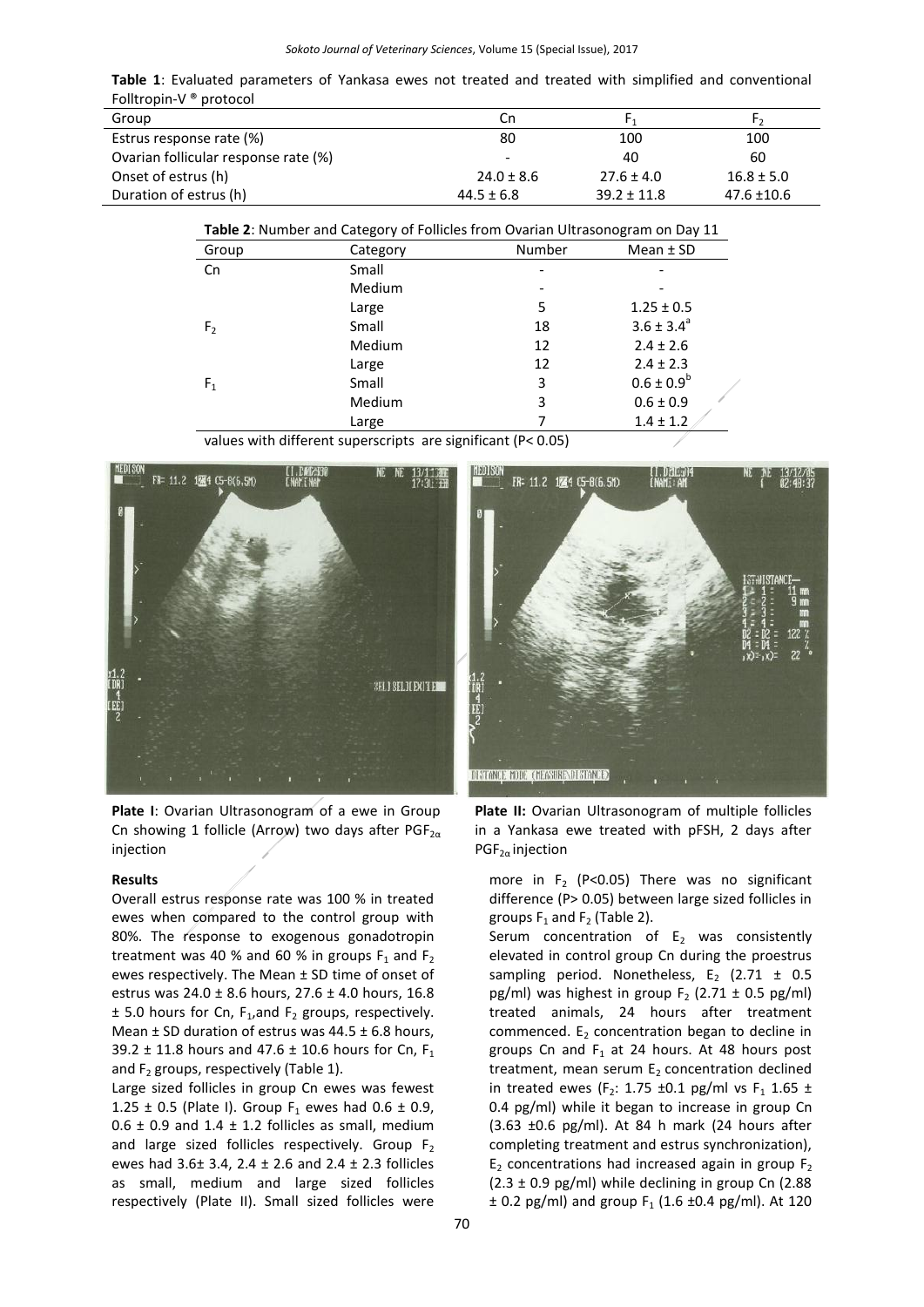FSH (single versus double) injections

h, (60 hours after treatment and estrus synchronization), group Cn had the highest total mean concentrations of  $E_2$  (42.7 pg/ml). Total  $E_2$  for treated ewes was 24.5 pg/ml and 25.7 pg/ml Groups  $F_2$  and  $F_1$ respectively (Figure 1).



# **Discussion**

The study revealed that the efficacy of using

Lutalyse (Dinoprost tromethamine) for estrus synchronization in superovulated Yankasa ewes was 100 %. This agrees with Naqvi & Gulyani (1998) and Naqvi & Gulyani (1999) who also reported 100 % response in estrus synchronization of fine wool sheep and Bharat merino ewes respectively. Sanchez *et al.* (2013) also reported 100 % success in estrus response in Katahdin sheep using the natural PGF<sub>2 $\alpha$ </sub>. However, in control group, estrus response was 80 % similar to Naderipour *et al.* (2012) in Kalkuhi ewes using PGF<sub>2 $\alpha$ </sub>. This may be due to good body condition of the ewes at the time the experiment was conducted and the fact that there is no definitive breeding season for Nigerian sheep breeds; they can be bred throughout the year. After superovulatory induction with Folltropin®-V, it was observed that the time to onset of estrus was shortest for the  $F_2$  group (16.8  $\pm$  5.0 h). This is earlier compared to the report of 20.1  $\pm$  2.1 h onset of estrus in Kahtadin sheep following superovulation with 80 mg FSH reported by Sanchez *et al.* (2013). Onset of estrus differed significantly between treated groups ( $P < 0.05$ ). This was attributed to the initial elevation in estradiol concentration in the F2 group. This observation is in contrast to reports of Jabbour *et al.* (1991) (in Merino ewes), Simonetti *et al.* (2008) (in Corriedale ewes) and Forcada *et al.* (2011) (in Ojalada Soriana ewes. Treated animals synchronized with  $PGF_2\alpha$  for superovulation showed estrus earlier than control animals, similar to report of Samartzi *et al*. (1995). The study showed that there was no significant difference (P>0.05) in total estradiol concentrations in both  $F_2$ and  $F_1$  (24.51 pg/ml and 25.73 pg/ml respectively).  $E_2$  concentrations were elevated in the  $F_1$  than  $F_2$  1 h after  $1<sup>st</sup>$  FSH administration, but it was not significant.

The ultrasonic detection showed that fewer follicles were observed for  $F_1$  superovulated ewes than  $F_2$ . Observations of follicular development 12 h after completing the protocol, showed that  $F_2$ ewes produced more small sized follicles  $(6 \pm 0.57)$ than F<sub>1</sub> (1.5  $\pm$  0.5). Medium sized follicles were also higher in the F<sub>2</sub> (4  $\pm$  1.52) than F<sub>1</sub> (1.5  $\pm$  0.5), however the number of large follicles was similar in both protocols.

Ryan *et al.* (1992), Scaramuzzi *et al.* (2006) and Sosa *et al.* (2009) reported a positive correlation between BCS of ewes, estrogen levels and estrus rates. This suggests that there is an active conversion of cholesterol to  $E_2$  in the current study. At first sample, serum  $E_2$  concentrations were observed to have risen within 1 h of induction of treatment in the  $F_2$  group. This led to the initial  $E_2$  peak before the end of the treatment regimen in the  $F_2$  group. This increase is correlated with increasing size and functional maturation of the dominant follicles. A similar observation of this early E<sub>2</sub> peak was made by Riesenberg *et al.* (2001). Maximal E<sub>2</sub> concentration was lowest for  $F_1$  group of ewes (P>0.05) in agreement with Jabbour *et al*. (1991) and Menchaca *et al*. (2010). An alteration in the ability of the treated ewes to synthesize  $E_2$  in this study was observed. The peak  $E_2$ concentrations among the treated ewes are therefore indicative of relative differences in follicular activity. No significant (P>0.05) differences were recorded in the  $E_2$  concentrations between superovulated ewes. This suggests that frequency of administering FSH has no significant effect on development of follicles. This is confirmed by results of ovarian ultrasonograms in which number of large sized follicles didn't differ among treated ewes, that responded to ovarian super stimulation. The injection of PGF<sub>2a</sub> (48 h) caused  $E_2$  concentrations to increase within 12-36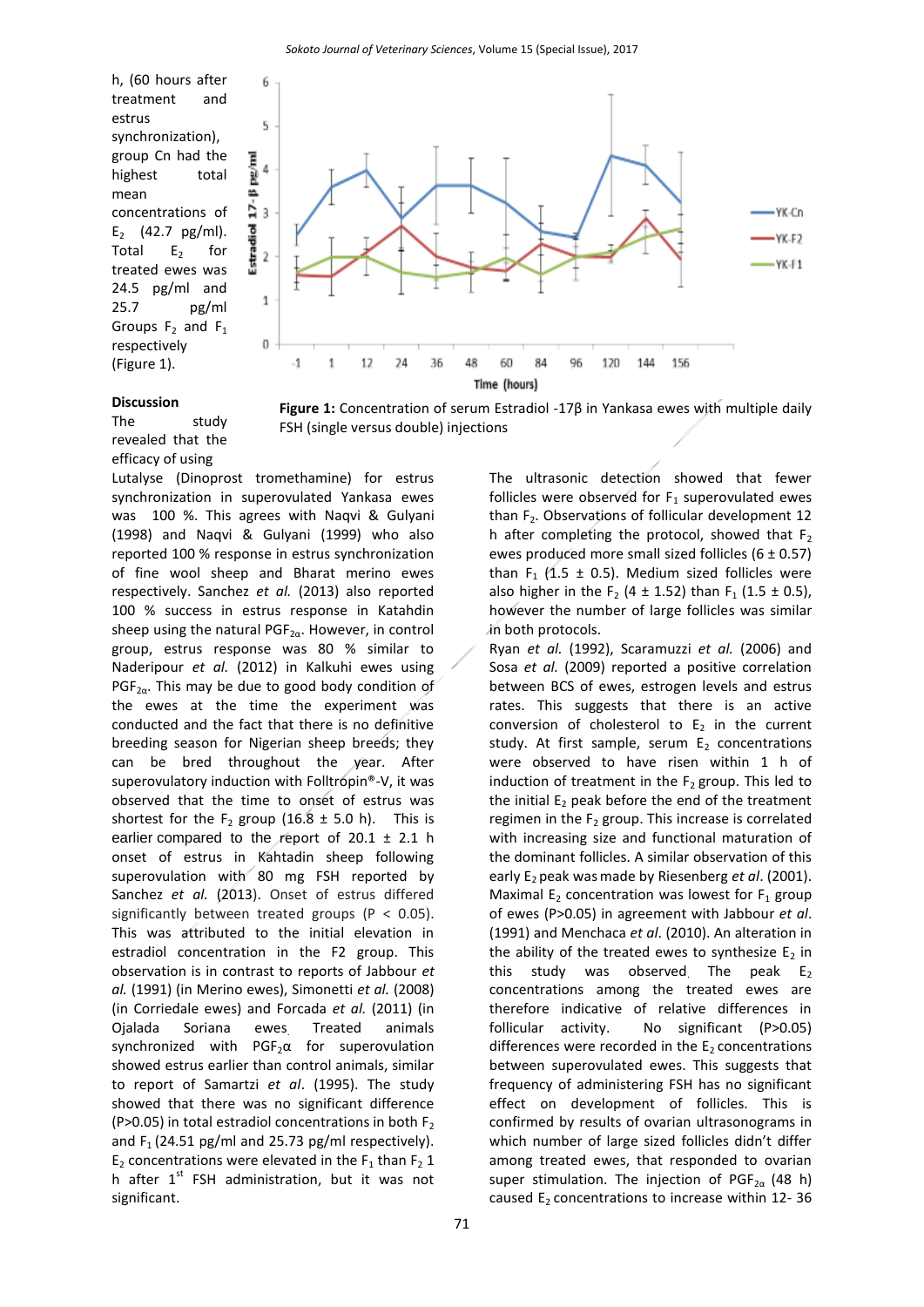h in agreement with Ali *et al*. (2009). This is probably due to the GnRH surge at the hypothalamo-pituitary axis due to removal of negative feedback of progesterone.

In conclusion, the number of follicles at the end of superovulatory induction in Yankasa ewes with 80

## **References**

- Adu IF, Brinckman WL & Kuteyi IS (1979). Reproductive performance of indigenous sheep and their crosses. *Nigerian Journal of Animal Production*, **6**(1): 38-47.
- Agaviezor BO, Gunn H, Amusan SA & Imumorin IG (2013). Gene flow between Nigerian sheep breeds as revealed by micro satellite DNA markers. *Journal of Animal Production Advances,* **3**(2): 35-39.
- Ali A, Hayder M & Saifelnaser EOH (2009). Ultrasonographic and endocrine evaluation of three regimes for estrus and ovulation synchronization for sheep in the sub-tropics. *Reproduction in Domestic Animals,* **44**(6): 873-878.
- Baril G, Breibon P & Chesne P (1993). Training Manual for Embryo Transfer in Sheep and Goats. Food and Agricultural Organisation, Rome, Italy. Pp 115.
- Bartlewski PM, Alexander BD, Rawlings NC, Barret DMW & King WA (2008). Ovarian responses, hormonal profiles and embryo yields in anoestrus ewes superovulated wiith Folltropin- V after pretreatment with medroxyprogesterone acetate (MAP)- releasing vaginal sponges and a single dose of estradiol-17 $\beta$  ( $E_2$ -17 $\beta$ ). *Reproduction in Domestic Animals*, **43**(3): 299-307.
- El-Sherry TM, Derar H, Hussein HA, Shahin AY & Fahmy S (2011). Effect of Clomiphene Citrate on follicular recruitment, development and superovulation during the first follicular wave in Rahmani ewes. *International Journal of Endocrinology Metabolism,* **9**(3): 403-408.
- Forcada F, Ait Amer-Meziane, M, Abecia JA, Maurel MC, Cebrian-Perez JA, Muino-Blanco T, Asenjo B, Vazquez MI & Casao A (2011). Repeated superovulation using simplified FSH/eCG treatment for in vivo embryo production in sheep. *Theriogenology*, **75**(4): 769-776.
- Hanrahan JP & Quirke JF (1982). Selection for ovulation rate in sheep aided by the use of superovulation and egg transfer. *In*: Proceedings of World Congress on Sheep and Cattle Breeding. Dunmore press, Palmerston North. Pp 329-335.
- Ishwar AK & Memon MA (1996). Embryo transfer in sheep and goats. A review: *Small Ruminant Research*, **19**(1): 35-43.

mg FSH administered as double injections versus single injection did not differ significantly. Therefore, single daily injections of FSH may be as effective as double daily administration of FSH Yankasa ewes.

- Jabbour HN, Ryan JP, Evans G & Maxwell WMC (1991). Effect of season, GnRH administration and Lupin supplementation on the ovarian and endocrine responses of Merino ewes treated with PMSG and FSH-P to induce superovulation. *Reproduction, Fertility and Development,* **3**(6): 699-707.
- Menchaca A, Vilarino M, Crispo M, de Castro T & Rubianes E (2010). New approaches to superovulation and embryo transfer in small ruminants. *Reproduction*, *Fertility and Development*, **22**(1):113-118.
- Mendizabal JA, Delfa R, Arana A & Purroy A (2011). Body condition score and fat mobilization as management tools for goats on native pastures. *Small Ruminant Research*, **98**(1):121-127.
- Naderipour H, Yadi, J, Shad AG & Sirjani MA (2012). The effects of three methods of synchronization on estrus and hormonal profile in Kalkuhi ewes: A comparison study. *African Journal of Biotechnology*, **11**(5): 530-533.
- Naqvi SMK & Gulyani R (1998). Effect of GnRH and FSH in conjunction with PMSG on superovulatory response in crossbred sheep in India. *Tropical Animal Health and Production,* **30**(6): 369-376.
- Naqvi SMK & Gulyani R (1999). Ovarian response and embryo recovery to different superovulatory regimens in Rambouillet ewes under semi-arid conditions. *Small Ruminant Research,* **34**(2): 127-131.
- Perera, GDRK, Pushpakurama, PGA, De Silva, LNA & Alexander, B (2008). Production of genetically superior goats through embryo transfer technology in Sri Lanka. *Tropical Agricultural Research*, **20**(1): 177- 184.
- Riesenberg S, Meinecke-Tillmann S & Meinecke B (2001). Ultrasonic study of Follicular dynamics following superovulation with a single application of pFSH, eCG or hMG in goats. *Small Ruminant Research*, **55**(4): 83-93.
- Ryan DP, Spoon RA & Williams GL (1992). Ovarian follicular characteristics, embryo recovery and embryo viability in heifers fed highfat diets and treated with follicle stimulating hormone. *Journal of Animal Science,* **70**(11): 3505-3513.